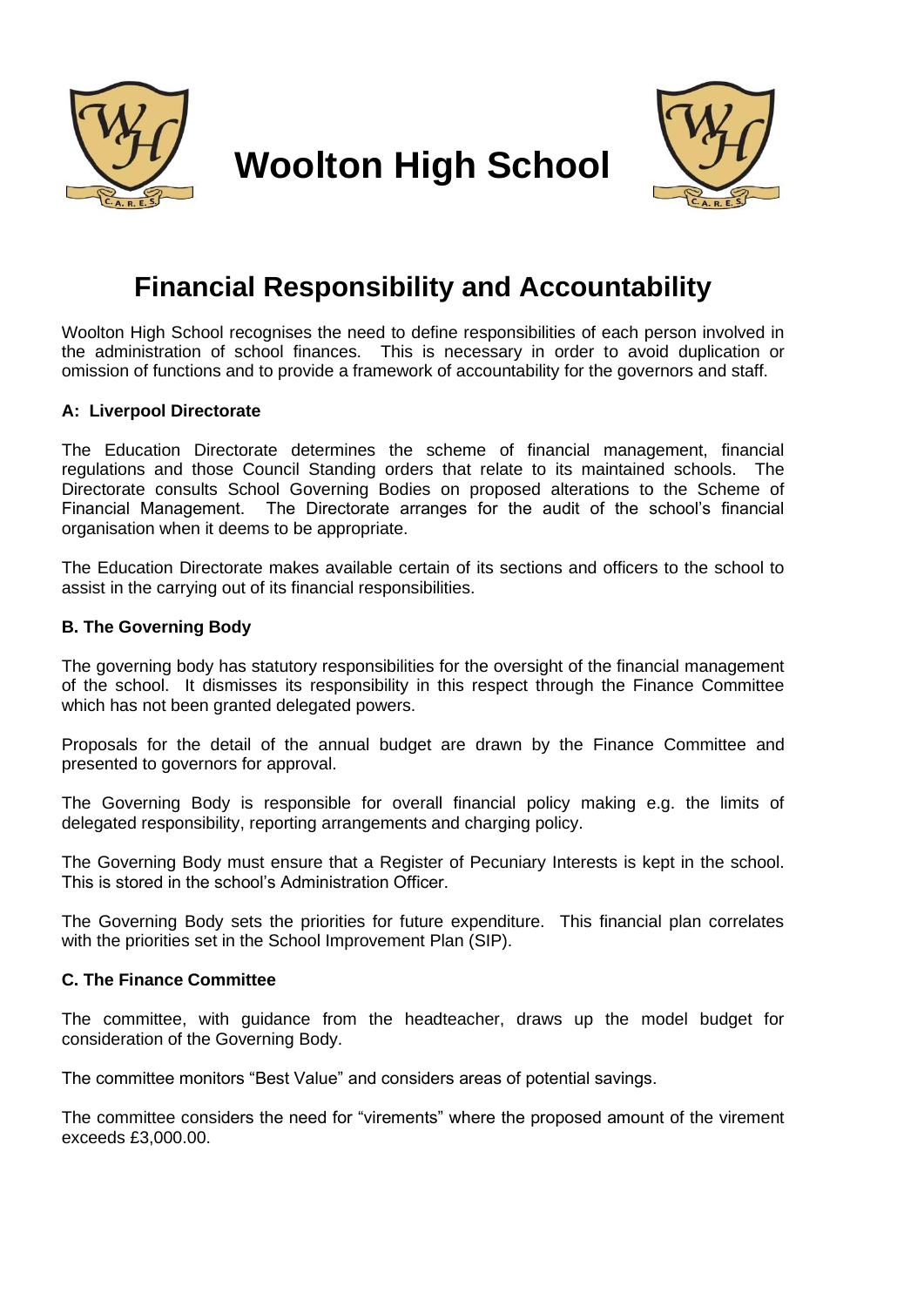The committee recommends to the Governing Body proposals for the expenditure of funding that becomes available during the financial year (e.g. from budget savings, payments from the Directorate's contingency fund). These proposals will be in keeping with the School Improvement Plans.

#### **D. The Headteacher**

The heateacher is responsible for the day-to-day management of the school's delegated budget and must ensure that a sound system of internal financial controls is in place.

The headteacher is supported by the deputy headteacher and the school Business Manager in ensuring that proper processing of school transactions takes place.

The headteacher ensures that Education Directorate financial regulations, and DFES requirements are implemented.

The headteacher advises the governing body and the finance committee of the on-going management of the school's budget and on proposals to amend the scheme of delegation.

The headteacher oversees all school expenditure and checks and authorises payments made against invoices and must be a signatory for cheques (LMS account).

The headteacher is responsible for the management of the School Fund.

#### **E. The Deputy Headteacher**

The deputy headteacher supports the headteacher in the day-to-day management of the school's delegated budget, and will act in the place of the headteacher in the case of his absence.

The deputy headteacher oversees the expenditure of curriculum department accounts and ensures that curriculum managers are kept up-to date on balances in accounts for which they are responsible.

The deputy headteacher has access to the SIMS finance records and is a signatory for cheques.

#### **F. Assistant Headteachers**

Assistant headteachers have access to the SIMS finance records and are signatories on the LMS bank account

#### **G. The School Business Manager Officer**

To be responsible for the effective management of financial administration procedures, including responsibility for compliance with financial regulations.

Monitoring weekly/monthly expenditure, including payroll, and advising the headteacher/finance committee of possible under/overspending whilst providing options for varying expenditure.

Manage the ordering of supplies and equipment for the school including the issuing of invoices and ensuring settlement of accounts.

Preparation of work specifications for tender and assisting with the selection of contractors.

The administrative processes any income and is responsible for the issuing petty cash.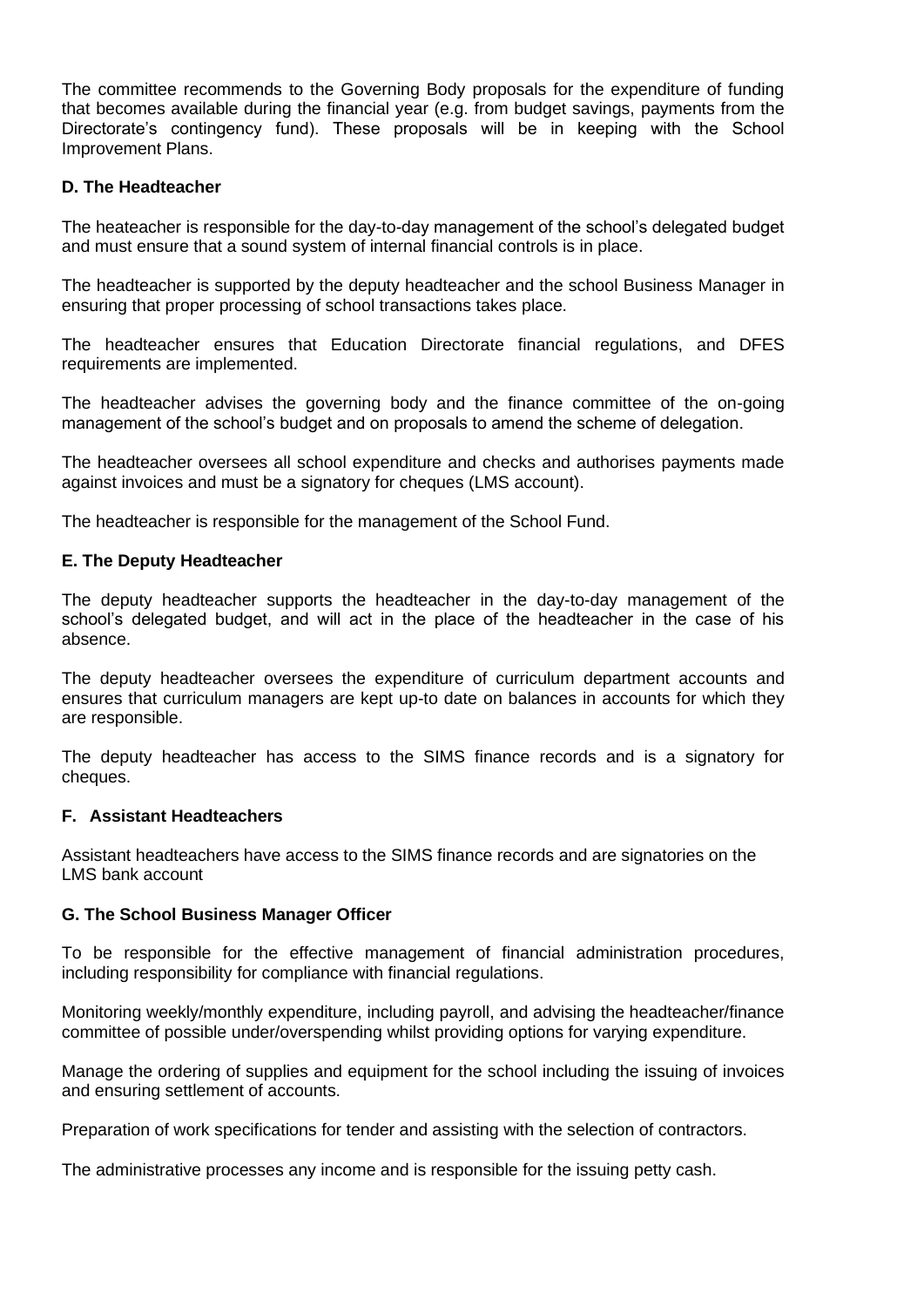The administrative officer prepares monthly and end of year returns to the Educations Directorate, and has access to SIMS finance.

To be responsible for seeking professional advice on insurance and advising the Governors on the appropriate insurances for the School. Implementing the approved insurances, and handling any claims that may arise.

#### **G The School Administrative Assistant**

Ensures collection and reconciliation of any dinner money received. Processes orders and checks stock when it is delivered. Maintains the assets/disposal register in conjunction with ICT Technician and school personnel.

#### **H. Curriculum Managers.**

Curriculum managers are allocated funding for their areas of responsibility. The amount allocated will reflect the priorities outlined in the SIP. Each manager is responsible for their subject accounts and must arrange for use, storage and security of all resources ordered.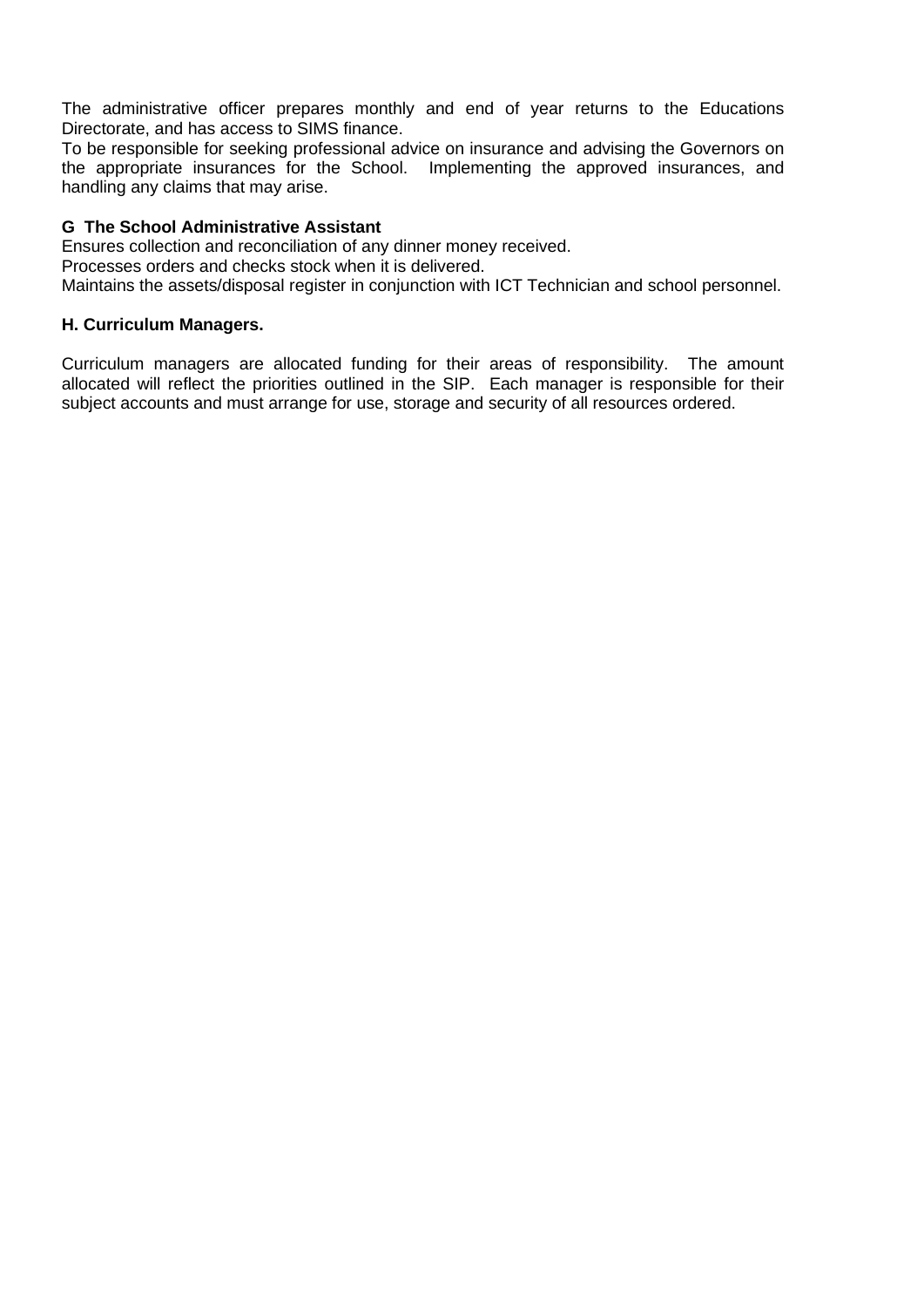## **WOOLTON HIGH SCHOOL GOVERNING BODY DECISION PLANNER 2019- 2020**

A well organised governing body can spread its workload by setting up committees and delegating tasks to these committees, or in some instances to individuals. Governing bodies are accountable in law for all major decisions about the school and its future. However, this does not mean that they are required to carry out all the work themselves. For example; governing bodies have a responsibility to ensure that their schools have a pay policy, but they would not be expected to draft it themselves. This task can be delegated to a member of the school staff or the governors could use a model policy produced by the LA. The governors will then discuss and amend/endorse and adopt the policy as necessary. The same principle can be applied to the production of any required policy.

*\*This planner shows to which level the governing body may legally delegate functions. However, governors must remember that although decisions may be delegated, the governing body as a whole remains responsible for any decision made under delegation.*

**KEY** Level 1: Full governing body (GB) Level 2: A committee of the governing body Level 3: An individual governor (\**not recommended*) Level 4: Head teacher (HT)

Box blank: Action could be undertaken at this level. Box greyed: Function cannot be legally carried out at this level.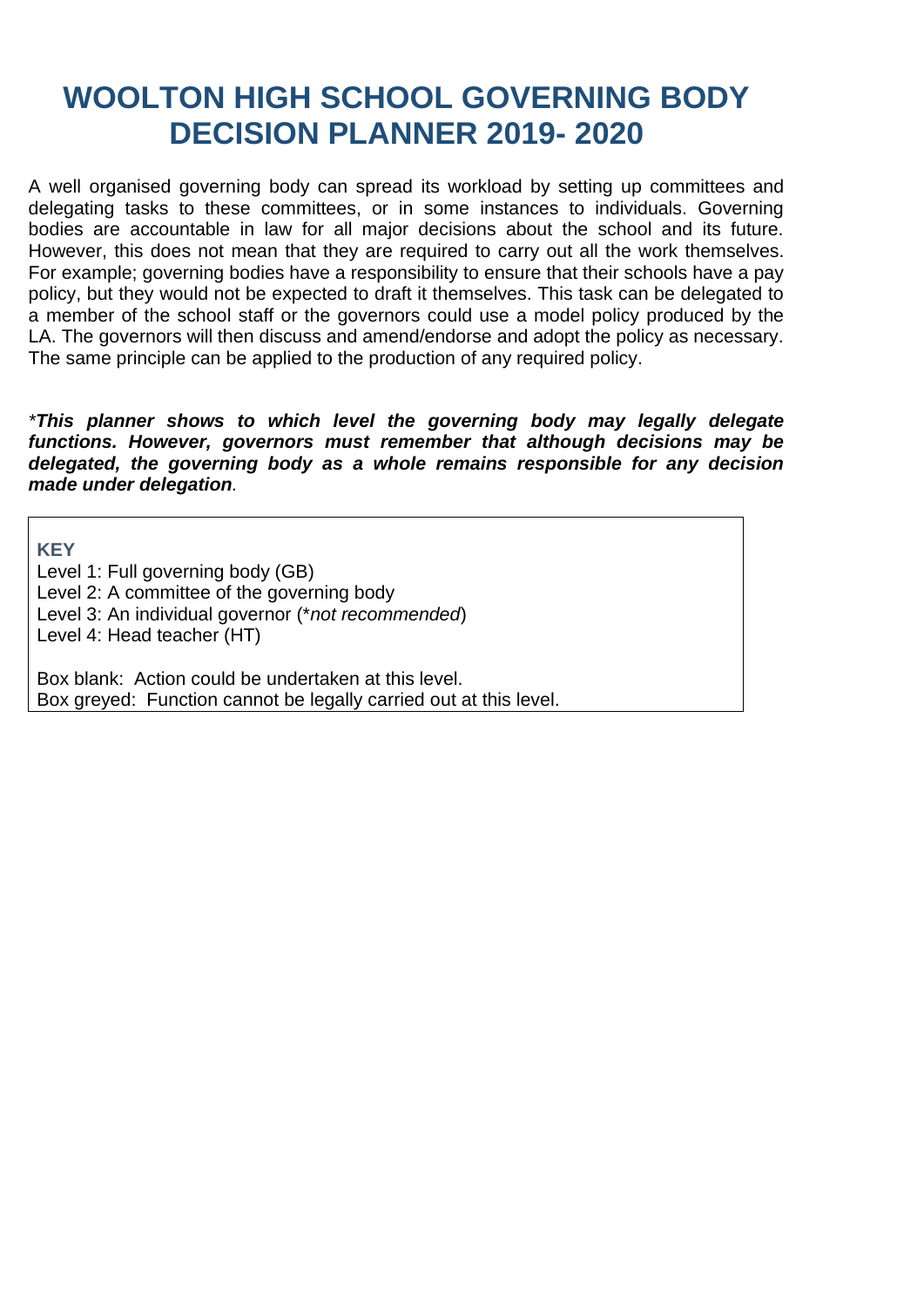| <b>Key Functions</b>                                                                                                                                                                | <b>Decision Level</b> |                |      |   |
|-------------------------------------------------------------------------------------------------------------------------------------------------------------------------------------|-----------------------|----------------|------|---|
|                                                                                                                                                                                     | 1                     | $\overline{2}$ | $3*$ | 4 |
| To approve the first formal budget plan each financial year                                                                                                                         |                       | x              |      |   |
| To monitor monthly expenditure.                                                                                                                                                     |                       |                |      | X |
| To establish a charging & remissions policy                                                                                                                                         |                       | X              |      |   |
| Miscellaneous financial decisions                                                                                                                                                   |                       |                |      | X |
| To enter into contracts (GB may wish to agree financial limits)                                                                                                                     |                       |                |      | X |
| To make payments                                                                                                                                                                    |                       |                |      | X |
| <b>Staffing</b>                                                                                                                                                                     |                       |                |      |   |
| HT appointments (selection panel)                                                                                                                                                   |                       |                |      |   |
|                                                                                                                                                                                     | X                     |                |      |   |
| Deputy appointments (selection panel)                                                                                                                                               | X                     |                |      |   |
| Appoint other teachers                                                                                                                                                              |                       |                |      | X |
| Appoint non-teaching staff                                                                                                                                                          |                       |                |      | X |
| Agree a pay policy                                                                                                                                                                  | X                     |                |      |   |
| Pay discretions                                                                                                                                                                     | x                     |                |      |   |
| Establishing disciplinary/capability procedures                                                                                                                                     | X                     |                |      |   |
| Dismissal of HT                                                                                                                                                                     | X                     |                |      |   |
| Dismissal of other staff                                                                                                                                                            |                       | X              |      |   |
| Suspension HT                                                                                                                                                                       | X                     |                |      |   |
| Suspension staff (except HT)                                                                                                                                                        |                       |                |      | x |
| Ending suspension (HT)                                                                                                                                                              | X                     |                |      |   |
| Ending suspension (except HT)                                                                                                                                                       |                       | x              |      |   |
| Determining staff complement                                                                                                                                                        | X                     |                |      |   |
| Voluntary & foundation schools to agree whether or not the Chief<br>Education Officer / Diocesan authority should have advisory rights                                              | n/a                   |                |      |   |
| Determining dismissal payments / early retirement                                                                                                                                   | X                     |                |      |   |
|                                                                                                                                                                                     |                       |                |      |   |
| <b>Curriculum</b>                                                                                                                                                                   |                       |                |      |   |
| Ensure National Curriculum (NC) is taught to all pupils & to<br>consider any disapplication for pupil(s)                                                                            |                       |                |      | x |
| To establish a curriculum policy                                                                                                                                                    |                       |                |      | X |
| To implement curriculum policy                                                                                                                                                      |                       |                |      | X |
| To agree or reject monitor curriculum policy                                                                                                                                        | X                     |                |      |   |
| Responsible for standards of teaching                                                                                                                                               | X                     |                |      |   |
| To decide which subject options should be taught having regard<br>to resources & implement provision for flexibility in the curriculum<br>(including activities outside school day) |                       |                |      | X |
| Responsibility for individual child's education                                                                                                                                     |                       |                |      | X |
| Provision of sex education - establish an up-to-date written policy                                                                                                                 |                       |                |      | X |
| To prohibit political indoctrination & ensuring the balanced<br>treatment of political issues                                                                                       |                       |                |      | X |
| To establish a charging and remissions policy for activities (non<br>NC based)                                                                                                      |                       |                |      | X |
|                                                                                                                                                                                     |                       |                |      |   |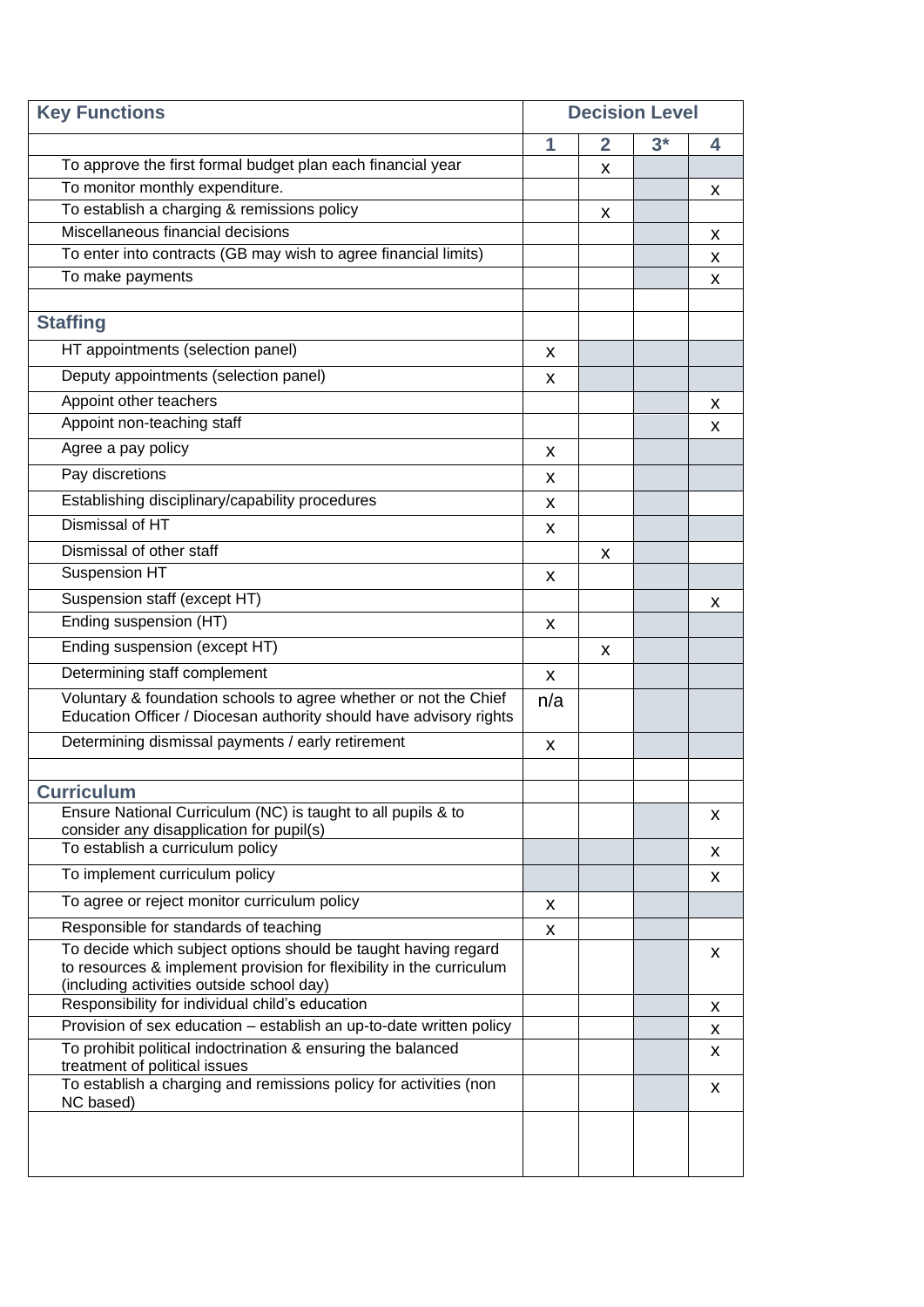| <b>Performance Management</b>                                                                                                                                                                                                                                                                                                       |     |   |   |
|-------------------------------------------------------------------------------------------------------------------------------------------------------------------------------------------------------------------------------------------------------------------------------------------------------------------------------------|-----|---|---|
| To formulate a performance management policy                                                                                                                                                                                                                                                                                        |     |   | x |
| To establish a performance management policy                                                                                                                                                                                                                                                                                        |     | X |   |
| To implement the performance management policy                                                                                                                                                                                                                                                                                      |     |   | X |
| To review annually the performance management policy                                                                                                                                                                                                                                                                                |     |   |   |
|                                                                                                                                                                                                                                                                                                                                     |     | X |   |
|                                                                                                                                                                                                                                                                                                                                     |     |   |   |
| <b>Target Setting</b>                                                                                                                                                                                                                                                                                                               |     |   |   |
| To set & publish targets for pupil achievement                                                                                                                                                                                                                                                                                      |     |   | X |
|                                                                                                                                                                                                                                                                                                                                     |     |   |   |
| <b>Discipline / Exclusions</b>                                                                                                                                                                                                                                                                                                      |     |   |   |
| To establish a discipline policy                                                                                                                                                                                                                                                                                                    | X   |   |   |
| To review the use of exclusion & to decide whether or not to<br>confirm all permanent exclusions & fixed term exclusions where<br>the pupil is either excluded for more than 15 days in total in a<br>term or would lose the opportunity to sit a public examination.<br>(Can be delegated to chair/vice-chair in cases of urgency) |     | X |   |
| To direct reinstatement of excluded pupils (Can be delegated to                                                                                                                                                                                                                                                                     |     | X |   |
| chair/vice-chair in cases of urgency)                                                                                                                                                                                                                                                                                               |     |   |   |
|                                                                                                                                                                                                                                                                                                                                     |     |   |   |
| <b>Admissions</b>                                                                                                                                                                                                                                                                                                                   |     |   |   |
| To consult annually before setting an admissions policy (but in<br>community & controlled schools only where the LA has delegated<br>this power to the GB)                                                                                                                                                                          | n/a |   |   |
| To consult annually before setting an admissions policy (VA &<br>Foundation schools)                                                                                                                                                                                                                                                | n/a |   |   |
| To establish an admissions policy (special schools where pupils<br>do not have a statement) acting with LA                                                                                                                                                                                                                          | n/a |   |   |
| Admissions: application decisions (but in community & controlled<br>schools only where the LA has delegated this power to the GB)                                                                                                                                                                                                   | n/a |   |   |
| Admissions: application decisions (VA, Foundation and special<br>schools)                                                                                                                                                                                                                                                           | n/a |   |   |
| To appeal against LA directions to admit pupil(s) (Voluntary,<br>Foundation & special schools; also community & VC schools<br>where LA is the admissions authority)                                                                                                                                                                 | n/a |   |   |
|                                                                                                                                                                                                                                                                                                                                     |     |   |   |
| <b>Religious Education</b>                                                                                                                                                                                                                                                                                                          |     |   |   |
| Responsibility for ensuring provision of RE in line with school's<br>basic curriculum (all schools)<br>* this must fall into line with locally agreed syllabus                                                                                                                                                                      |     |   | x |
| Decision to revert to previous RE syllabus (Foundation Schools<br>except VA of religious character)                                                                                                                                                                                                                                 |     |   | x |
| Decision to provide RE according to trust deed/specified<br>denomination in VA schools with religious character (Foundation                                                                                                                                                                                                         |     |   | X |
| & VC schools of religious character at request of parents<br>Decision to provide RE in line with locally agreed syllabus (VA<br>schools - only if parents request it. All other schools not covered<br>above)                                                                                                                       |     |   | x |
|                                                                                                                                                                                                                                                                                                                                     |     |   |   |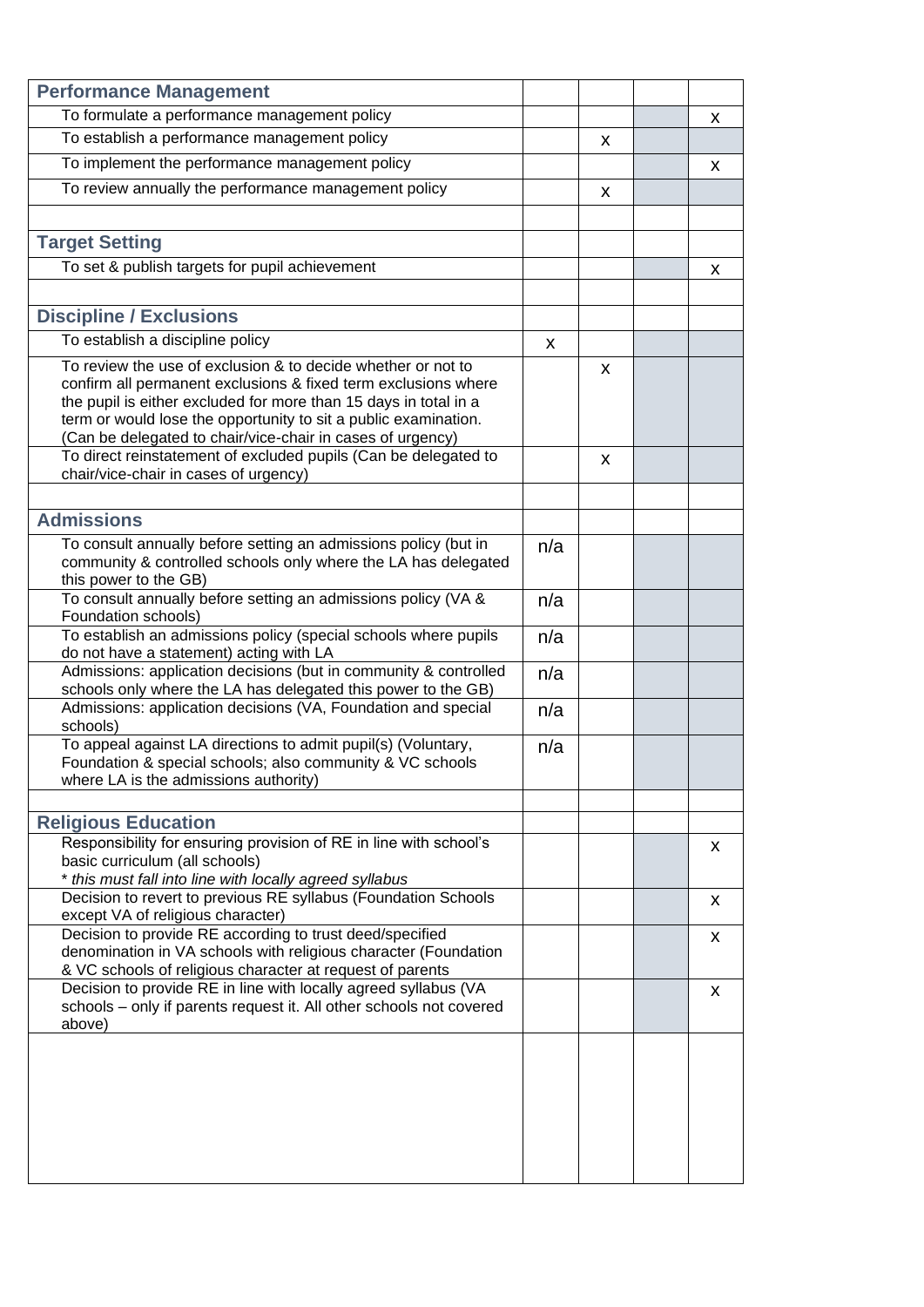| <b>Collective Worship</b>                                                                                                                                                                      |     |   |   |
|------------------------------------------------------------------------------------------------------------------------------------------------------------------------------------------------|-----|---|---|
| In all maintained schools to ensure that all pupils take part in a<br>daily act of collective worship (after consulting GB)                                                                    |     |   | x |
| To make application to the advisory councils, SACRE, concerning                                                                                                                                |     |   | x |
| the requirements for collective worship (schools without a                                                                                                                                     |     |   |   |
| religious character) to no longer apply (after consulting GB)<br>Arrangements for collective worship (schools without religious                                                                |     |   |   |
| character (after consulting GB)                                                                                                                                                                |     |   | X |
| Arrangements for collective worship in Foundation schools of                                                                                                                                   | n/a |   |   |
| religious character, VC or VA schools (after consulting HT)                                                                                                                                    |     |   |   |
|                                                                                                                                                                                                |     |   |   |
| <b>Premises &amp; Insurance</b>                                                                                                                                                                |     |   |   |
| Buildings insurance & personal liability - GB to seek advice from<br>LA, diocese or trustees where appropriate (it is suggested that the<br>GB as a whole should be involved in this decision) | X   |   |   |
| Developing school buildings strategy or master plan &                                                                                                                                          | x   |   |   |
| contributing as required to LA Asset Management Planning                                                                                                                                       |     |   |   |
| arrangements (it is suggested that the GB as a whole should                                                                                                                                    |     |   |   |
| undertake this decision)<br>Procuring & maintaining buildings, including developing properly                                                                                                   |     |   |   |
| funded maintenance plan                                                                                                                                                                        | X   |   |   |
|                                                                                                                                                                                                |     |   |   |
| <b>Health &amp; Safety</b>                                                                                                                                                                     |     |   |   |
| To institute a H&S policy (in community & VC schools this would                                                                                                                                | X   |   |   |
| be the LA)                                                                                                                                                                                     |     |   |   |
| To ensure that H&S regulations are followed                                                                                                                                                    |     |   | X |
|                                                                                                                                                                                                |     |   |   |
| <b>School Organisation</b>                                                                                                                                                                     |     |   |   |
| To publish proposals to change category of school                                                                                                                                              | X   |   |   |
| Proposal to alter or discontinue voluntary foundation or foundation<br>special school                                                                                                          | X   |   |   |
| To set the times of school sessions & dates of school terms and                                                                                                                                | X   |   |   |
| holidays (except in community & VC schools where it is the LA)                                                                                                                                 |     |   |   |
| To ensure that the school meets for 380 sessions in a school year<br>To ensure that school lunch nutritional standards are met where                                                           | X   |   |   |
| provided by the GB.                                                                                                                                                                            |     |   | x |
|                                                                                                                                                                                                |     |   |   |
| <b>Information For Parents</b>                                                                                                                                                                 |     |   |   |
|                                                                                                                                                                                                |     |   |   |
| To prepare & publish the school prospectus                                                                                                                                                     |     |   | X |
| To prepare & publish the school profile                                                                                                                                                        |     |   | x |
| To ensure provision of free school meals to those pupils meeting<br>the criteria                                                                                                               |     |   | X |
| Adoption & review of home-school agreements                                                                                                                                                    |     | X |   |
|                                                                                                                                                                                                |     |   |   |
|                                                                                                                                                                                                |     |   |   |
|                                                                                                                                                                                                |     |   |   |
|                                                                                                                                                                                                |     |   |   |
|                                                                                                                                                                                                |     |   |   |
|                                                                                                                                                                                                |     |   |   |
|                                                                                                                                                                                                |     |   |   |
|                                                                                                                                                                                                |     |   |   |
|                                                                                                                                                                                                |     |   |   |
|                                                                                                                                                                                                |     |   |   |
|                                                                                                                                                                                                |     |   |   |